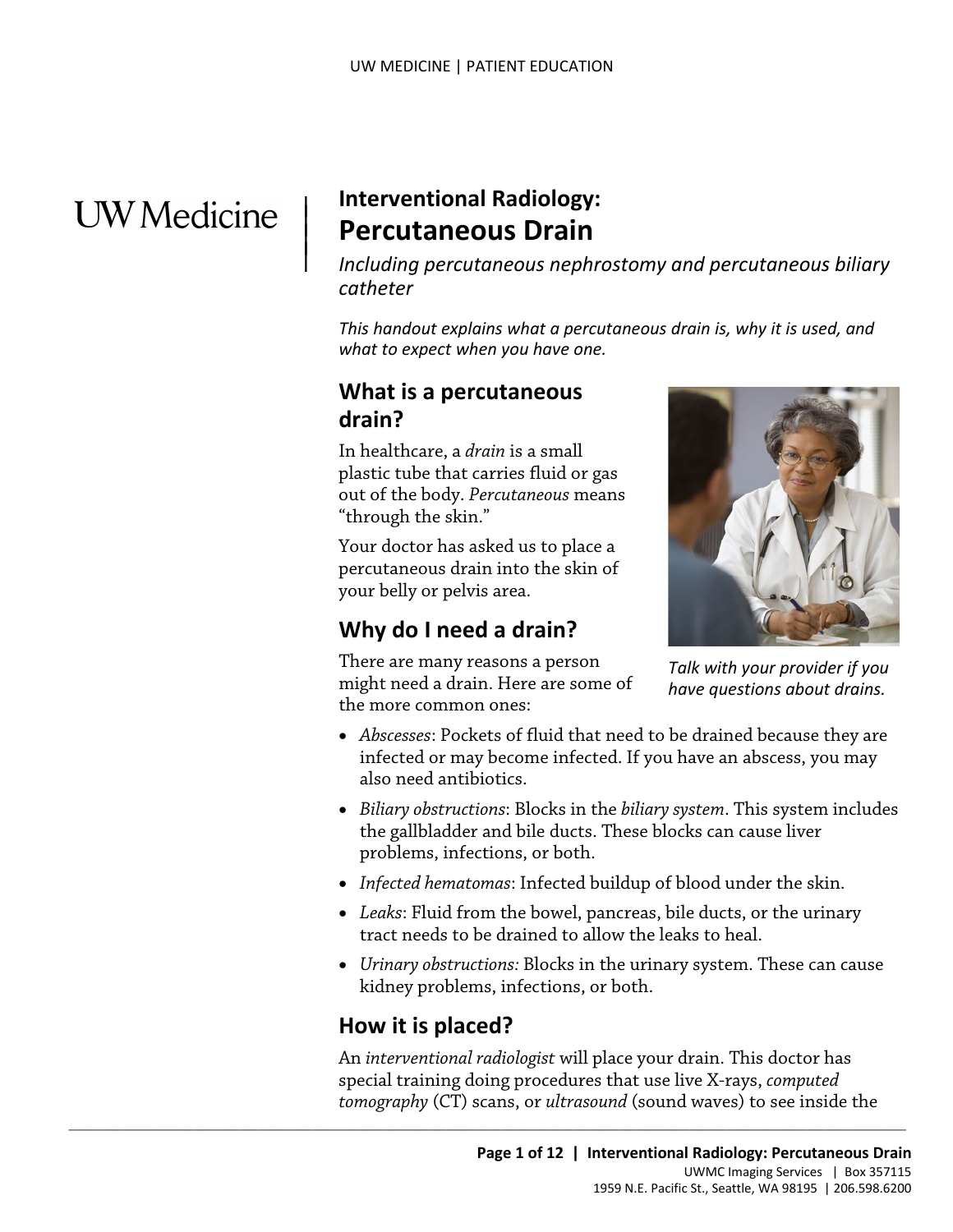body. Placing the drain using live images is safer and involves less recovery time than regular surgery.

# **Are there any risks in having the drain placed?**

Most times, the procedure to place a percutaneous drain is very safe. The benefits usually far outweigh the risks.

But, unexpected events can occur. The most common problems are:

- Bleeding, if a blood vessel is damaged
- Blood infection, if bacteria get into the blood stream
- Skin infection, if the catheter stays in a long time
- Injury to a nerve or vital organ such as the bowel

Your doctor will talk with you about your risks. Please be sure to ask any questions you have.

# **How long will I need the drain?**

How long will I need the drain?<br>How long will I need the drain?<br>How long the drain must stay in place depends on where it is placed<br>and what problem it is treating. Sometimes, drains must stay in for<br>weeks or months. We wi How long the drain must stay in place depends on where it is placed and what problem it is treating. Sometimes, drains must stay in for weeks or months. We will remove the drain as soon as it is safe to do so.

Over time, drains can get clogged. If your drain needs to stay in place for a long time, it will need to be replaced about every 2 to 3 months.

# **Before Your Procedure**

### **Arrival Time**

If you are an *outpatient* (not already staying in the hospital), a nurse will call you the afternoon before your procedure. If your procedure is on a Monday, the nurse will call you the Friday before. The nurse will:

• Tell you when to arrive at the hospital

 $\_$  ,  $\_$  ,  $\_$  ,  $\_$  ,  $\_$  ,  $\_$  ,  $\_$  ,  $\_$  ,  $\_$  ,  $\_$  ,  $\_$  ,  $\_$  ,  $\_$  ,  $\_$  ,  $\_$  ,  $\_$  ,  $\_$  ,  $\_$  ,  $\_$  ,  $\_$  ,  $\_$  ,  $\_$  ,  $\_$  ,  $\_$  ,  $\_$  ,  $\_$  ,  $\_$  ,  $\_$  ,  $\_$  ,  $\_$  ,  $\_$  ,  $\_$  ,  $\_$  ,  $\_$  ,  $\_$  ,  $\_$  ,  $\_$  ,

- Remind you what to do on the morning of your procedure
- Answer any questions you have

#### **Interpreter Services**

 instructions or the details of the procedure, tell us **right away**. We will If you do not understand English well enough to understand these arrange for a hospital interpreter to help you. This service is free. **A family member or friend may not interpret for you.** 

### **Allergies**

If you have ever had an allergy or bad reaction to *contrast* (X-ray dye), please call our Interventional Radiology Nurse Coordinator (see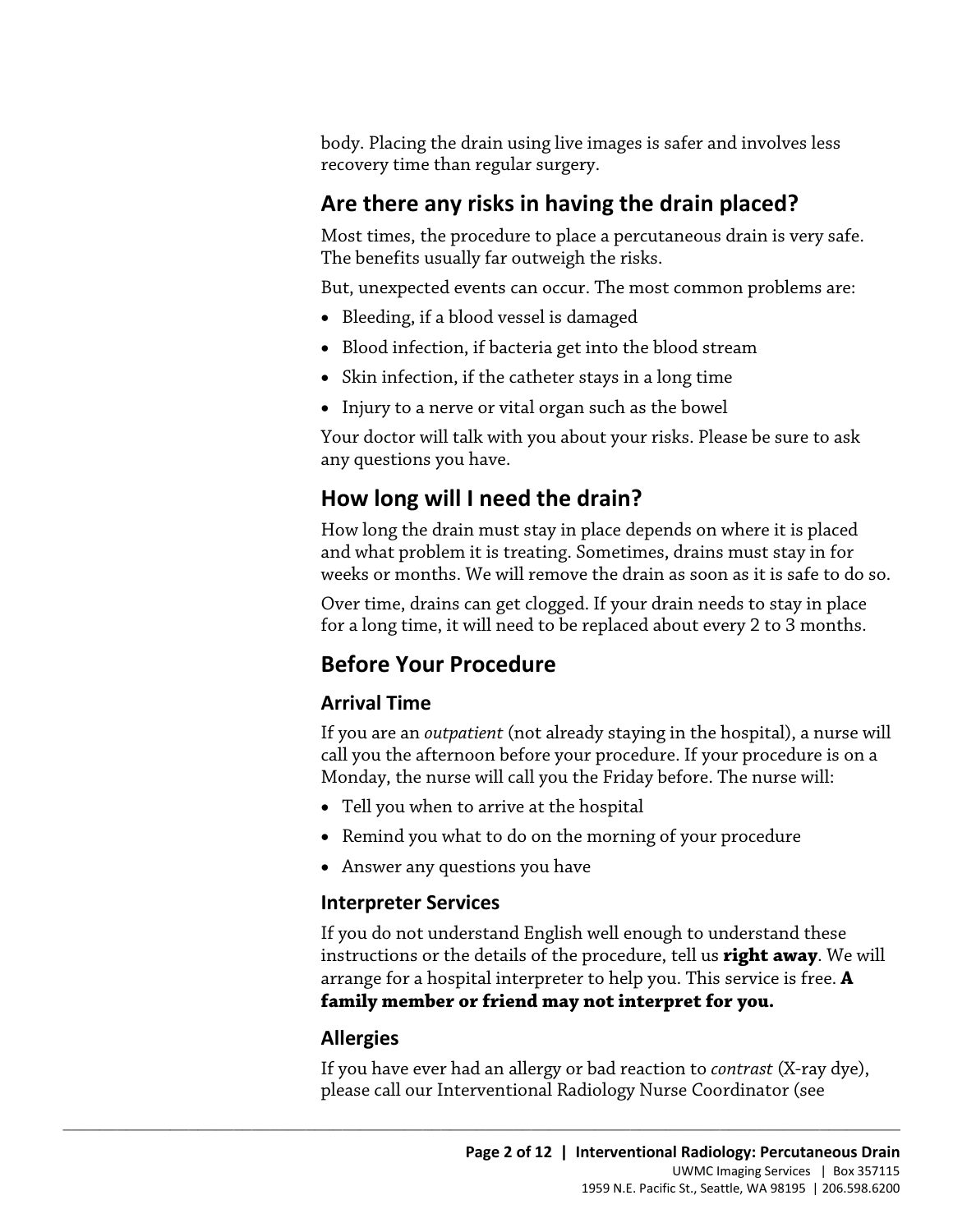numbers on the last page of this handout). You may need to take a medicine for this allergy before the procedure.

### **Blood Test**

You most likely will need a blood test done within the 14 days before your procedure. Sometimes, we can do this when you arrive for your procedure. We will tell you if we need to draw blood before that day.

### **Blood-thinning Medicines**

If you take a blood thinner such as Lovenox (enoxaparin), Coumadin (warfarin), or Plavix (clopidogrel), you may need to stop taking it for 1 to 10 days before the procedure. The length of time depends on which medicine you are taking.

If you have not been told what to do, talk with your provider or the clinic that prescribes the medicine. Tell them you are having a drain placed and ask when to stop taking this medicine.

clinic that prescribes the medicine. Tell them you are having a drain placed and ask when to stop taking this medicine.<br> **IMPORTANT:** If you have ever had a heart stent, a prosthetic heart valve, or a pulmonary embolism, o **IMPORTANT:** If you have ever had a heart stent, a prosthetic heart valve, or a pulmonary embolism, or if you have atrial fibrillation with a history of a stroke, you **must** contact the provider who prescribes your blood-thinning medicine. Tell them that you are having a medical procedure and ask what to do about your dose before your procedure.

## **Diabetes Medicines**

If you have diabetes and take insulin or metformin (Glucophage), we will give you instructions about holding or adjusting your dose for the day of your procedure.

### **Medicine to Protect Your Kidneys**

 $\_$  ,  $\_$  ,  $\_$  ,  $\_$  ,  $\_$  ,  $\_$  ,  $\_$  ,  $\_$  ,  $\_$  ,  $\_$  ,  $\_$  ,  $\_$  ,  $\_$  ,  $\_$  ,  $\_$  ,  $\_$  ,  $\_$  ,  $\_$  ,  $\_$  ,  $\_$  ,  $\_$  ,  $\_$  ,  $\_$  ,  $\_$  ,  $\_$  ,  $\_$  ,  $\_$  ,  $\_$  ,  $\_$  ,  $\_$  ,  $\_$  ,  $\_$  ,  $\_$  ,  $\_$  ,  $\_$  ,  $\_$  ,  $\_$  ,

If we need to give you contrast for the procedure and your kidneys are not working normally, we may prescribe a medicine for you to take before and after your procedure. This medicine will help protect your kidneys.

# **Sedation**

Before your procedure, you will be given a *sedative* (medicine to make you relax) through an *intravenous line* (IV) in one of your arm veins. This is called *moderate sedation*. You will stay awake for the procedure, but feel sleepy. You will still feel sleepy for a while afterward.

For some people, using moderate sedation is not safe. If this is true for you, you will need general *anesthesia* (medicine to make you sleep during the procedure).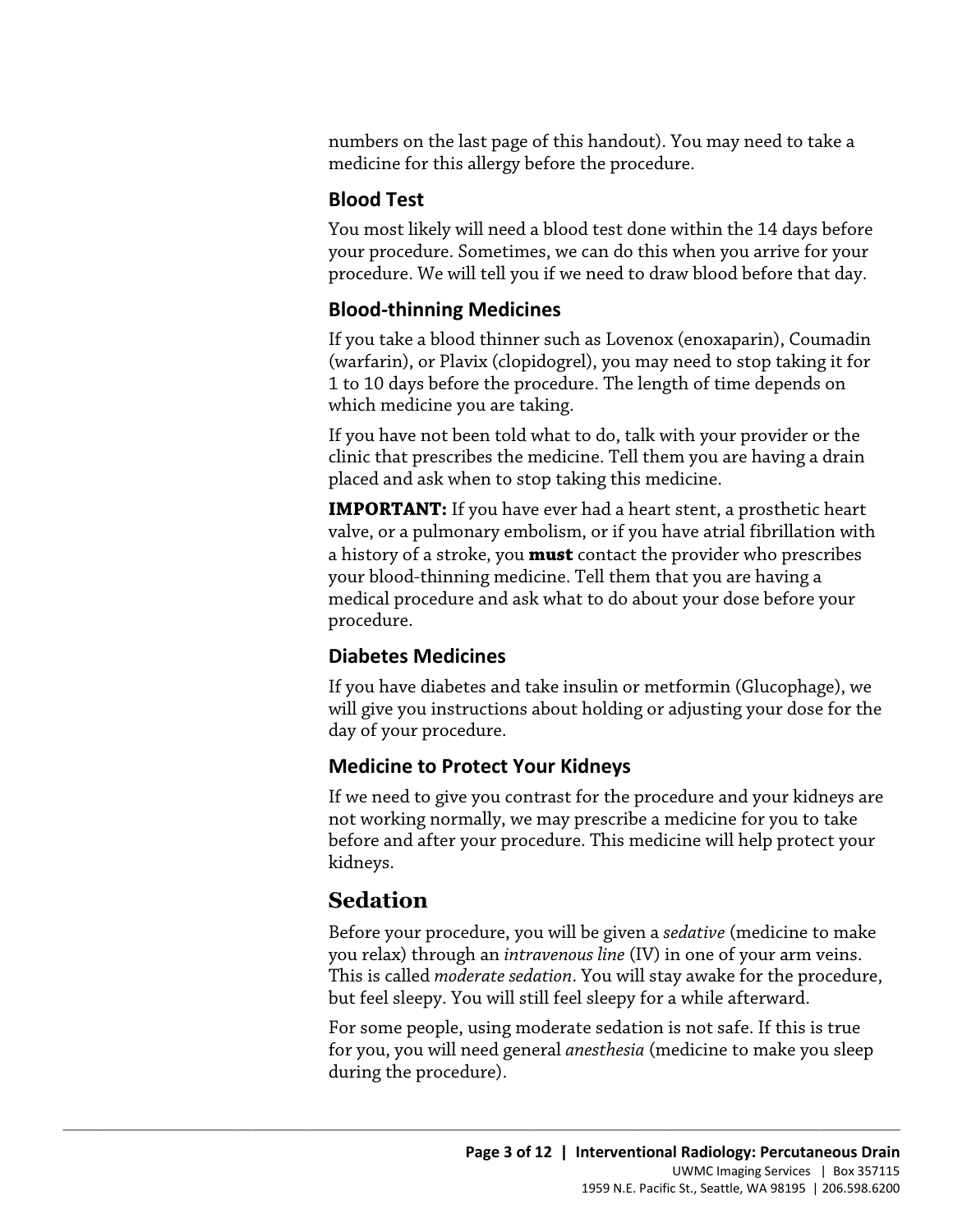Let us know **right away** if you:

- Have needed anesthesia for basic procedures in the past
- Have *sleep apnea* or chronic breathing problems (you might use a CPAP or BiPAP device while sleeping)
- Use high doses of opioid pain medicine
- Have severe heart, lung, or kidney disease
- Cannot lie flat for about 1 hour because of back or breathing problems
- Have a hard time lying still during medical procedures
- Weigh more than 300 pounds (136 kilograms)

If you have any of these health issues, we may need to give you different medicines. Instead of a sedative, you might receive:

- **Only** a *local anesthetic* (numbing medicine), such as lidocaine.
- A local anesthetic **and** a single pain or anxiety medicine. This is called *minimal sedation*.
- different medicines. Instead of a sedative, you might receive:<br>
 Only a *local anesthetic* (numbing medicine), such as lidocaine.<br>
 A local anesthetic **and** a single pain or anxiety medicine. This is<br>
called *minimal sed* • *General anesthesia* (medicine to make you sleep). This medicine is given by an anesthesia provider.

# **Day Before Your Procedure**

• Drink lots of fluids. You may eat as usual.

 $\_$  ,  $\_$  ,  $\_$  ,  $\_$  ,  $\_$  ,  $\_$  ,  $\_$  ,  $\_$  ,  $\_$  ,  $\_$  ,  $\_$  ,  $\_$  ,  $\_$  ,  $\_$  ,  $\_$  ,  $\_$  ,  $\_$  ,  $\_$  ,  $\_$  ,  $\_$  ,  $\_$  ,  $\_$  ,  $\_$  ,  $\_$  ,  $\_$  ,  $\_$  ,  $\_$  ,  $\_$  ,  $\_$  ,  $\_$  ,  $\_$  ,  $\_$  ,  $\_$  ,  $\_$  ,  $\_$  ,  $\_$  ,  $\_$  ,

- If you are an *outpatient* (not staying in the hospital), plan ahead:
	- Expect to spend most of the day in the hospital.
	- Ask a responsible adult to drive you home after your procedure. **You may NOT drive yourself home or take a bus, taxi, or shuttle by yourself.** If you need to take a bus, taxi, or shuttle, the responsible adult **must** ride with you.
	- – Ask a responsible adult to stay with you overnight after the procedure.

 **or ride with you on a bus, taxi, or shuttle, we will need to reschedule IMPORTANT: If you do not have a responsible adult to drive you home your procedure.** 

## **Procedure Day**

 doctor or a nurse tells you to hold them. (Some patients may need to • Take your usual medicines on the day of the procedure, unless the stop taking their blood-thinning medicines.)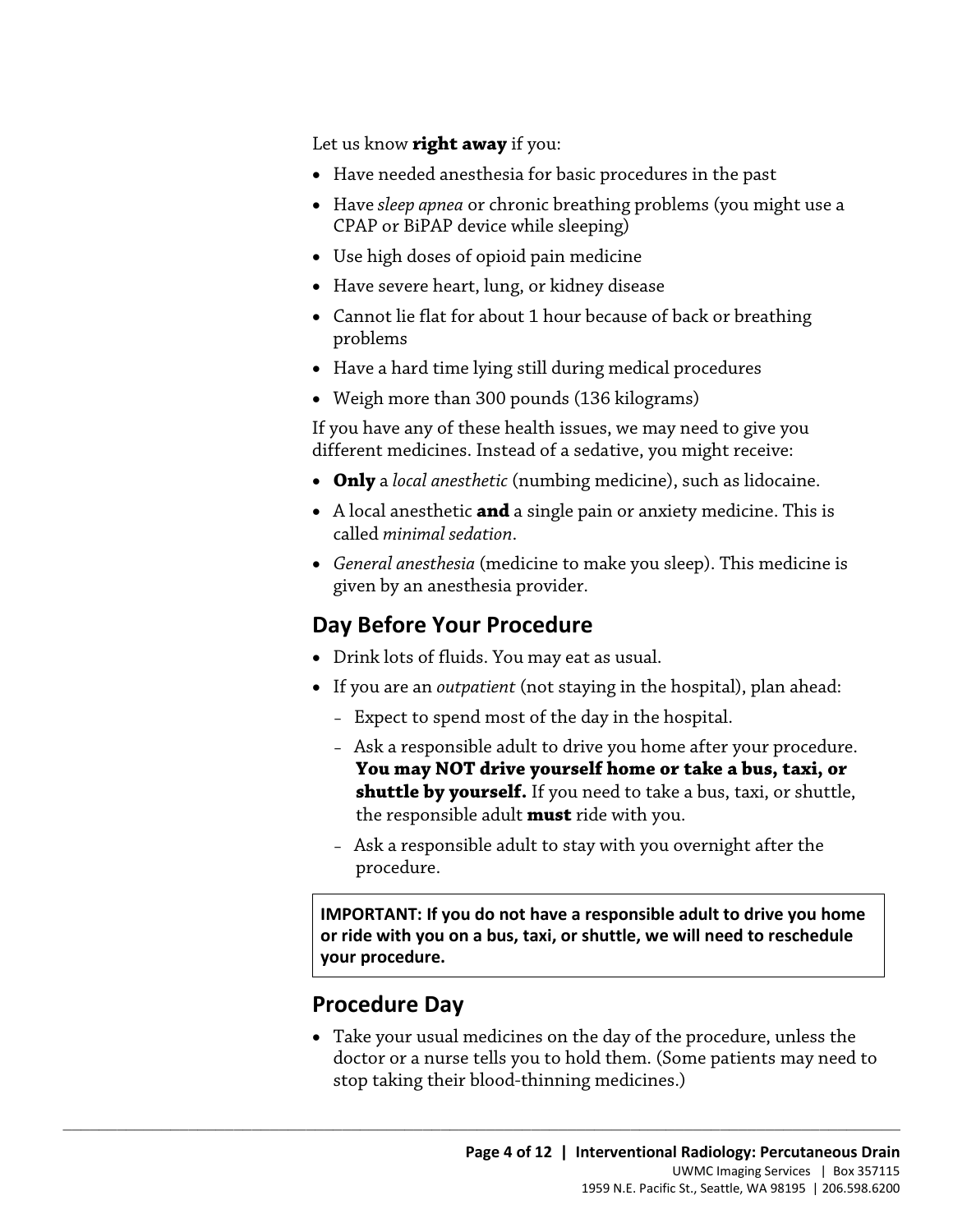- • Do **not** take vitamins or other supplements. They can upset an empty stomach.
- Starting **6 hours** before your procedure, **stop eating solid foods.**  You may have only *clear liquids* (liquid you can see through), such as water, broth, cranberry juice, or weak tea.
- Starting **2 hours** before your procedure, take **nothing** at all by mouth.
- If you must take medicines, take them with **only** a sip of water.
- Bring with you a list of all the medicines you take.

#### **At the Hospital**

- You may have been told to go to Outpatient Lab for a blood draw. Do this before you check in. The lab is on the 3rd floor of the hospital, next to Outpatient Pharmacy, near the Cascade elevators.
- Do this before you theta in: The fab is on the Studio of the hospital, next to Outpatient Pharmacy, near the Cascade elevator<br>
 Unless you are told otherwise, check in at Admitting on the 2nd<br>
floor, next to Radiology. Ta • Unless you are told otherwise, check in at Admitting on the 2nd floor, next to Radiology. Take the Pacific elevator to the 2nd floor. Admitting is on the right side of Radiology Department.
	- After checking in, go to the Radiology Reception Desk.
	- If there is a delay in starting your procedure, it is usually because we need to treat other people with unexpected and urgent problems. Thank you for your patience if this occurs.
	- When we are ready to start your procedure, a staff member will:
		- Take you to a pre-procedure area
		- Give you a hospital gown to put on
		- Give you a bag for your belongings
	- While you are in the pre-procedure area:
		- Your family or a friend can be with you.
		- A nurse will ask you some health questions, take your vital signs (such as heart rate), place an *intravenous* (IV) tube in your arm, and go over what to expect.
		- A radiologist or physician assistant will talk with you about the risk and benefits of the procedure. They will ask you to sign a consent form, if you have not already signed one.
		- If you are scheduled to have general anesthesia, the anesthesia care provider will meet you and go over your health history.
		- You will be able to ask any questions you have.

 $\_$  ,  $\_$  ,  $\_$  ,  $\_$  ,  $\_$  ,  $\_$  ,  $\_$  ,  $\_$  ,  $\_$  ,  $\_$  ,  $\_$  ,  $\_$  ,  $\_$  ,  $\_$  ,  $\_$  ,  $\_$  ,  $\_$  ,  $\_$  ,  $\_$  ,  $\_$  ,  $\_$  ,  $\_$  ,  $\_$  ,  $\_$  ,  $\_$  ,  $\_$  ,  $\_$  ,  $\_$  ,  $\_$  ,  $\_$  ,  $\_$  ,  $\_$  ,  $\_$  ,  $\_$  ,  $\_$  ,  $\_$  ,  $\_$  ,

– The nurse will take you to the procedure room. This nurse will give you medicine to make you sleep.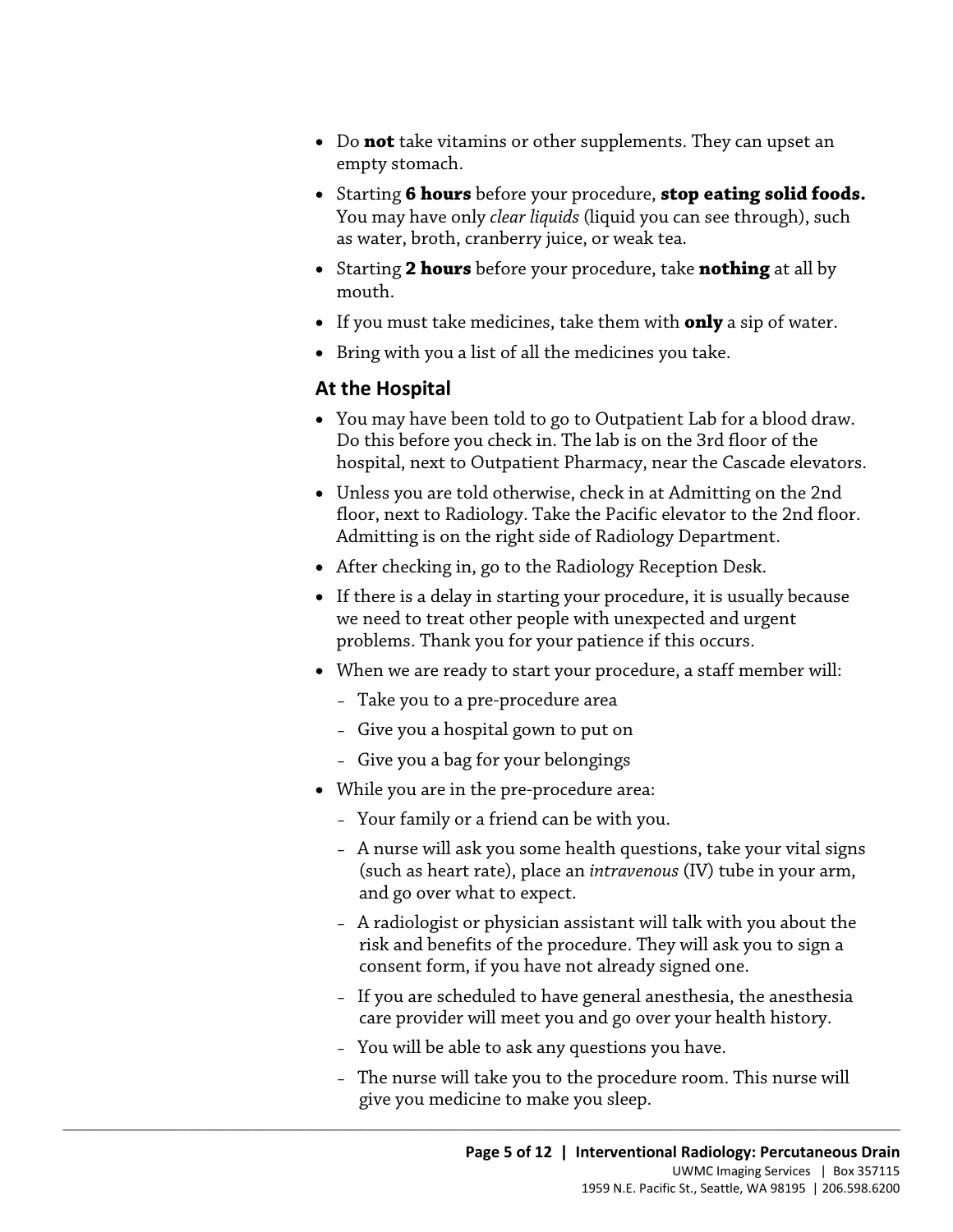• The nurse will take you to the Radiology suite or CT scanning room. This nurse will be with you for the entire procedure.

# **What happens during the procedure?**

- If you need an interpreter, they will be in the room or will be able to talk with you and hear you through an intercom.
- You will lie flat on your back on an X-ray table.
- We will place wires on your body to monitor your heart rate.
- • You will have a cuff around your arm. It will inflate from time to time to check your blood pressure.
- Prongs in your nose will give you oxygen. A probe on one of your fingers will show us how well you are breathing the oxygen.
- • We will take ultrasound or X-ray images of the area where the drain will be placed.
- We will take ultrasound or X-ray images of the area where the dr<br>will be placed.<br>• For your safety, the entire medical team will ask you to confirm<br>your name, go over your allergies, and explain what we plan to d<br>We do t • For your safety, the entire medical team will ask you to confirm your name, go over your allergies, and explain what we plan to do. We do this for every procedure and every patient.
	- A radiology technologist will use a special soap to clean your skin around the puncture site. The technologist may need to shave some hair in the area where the doctor will be working.
	- Tell the technologist if you have any allergies.
	- Your doctor will apply a local anesthetic to your skin where the tube will be. You will feel a sting for about 10 to 15 seconds. After that, the area will be numb and you should feel pressure, but no sharp pain.
	- Please tell us right away if you can feel pain. If needed, we can give you more anesthetic.
	- the right spot. The needle will then be removed. • Your doctor will insert a long needle into the area where the drain or catheter will be placed. A small, flexible guide wire will be inserted through the needle. This wire is used to guide the catheter into place. This process may take some time if it is hard to target
	- A plastic drain about  $\frac{1}{4}$  inch wide (about as wide as a pencil) will be inserted and the wire will be removed. The tube will be secured on your skin with stitches and then covered with a dressing. A bag is usually added to the end of the tube to catch any fluid.
	- The entire procedure usually takes about 1 to 2 hours.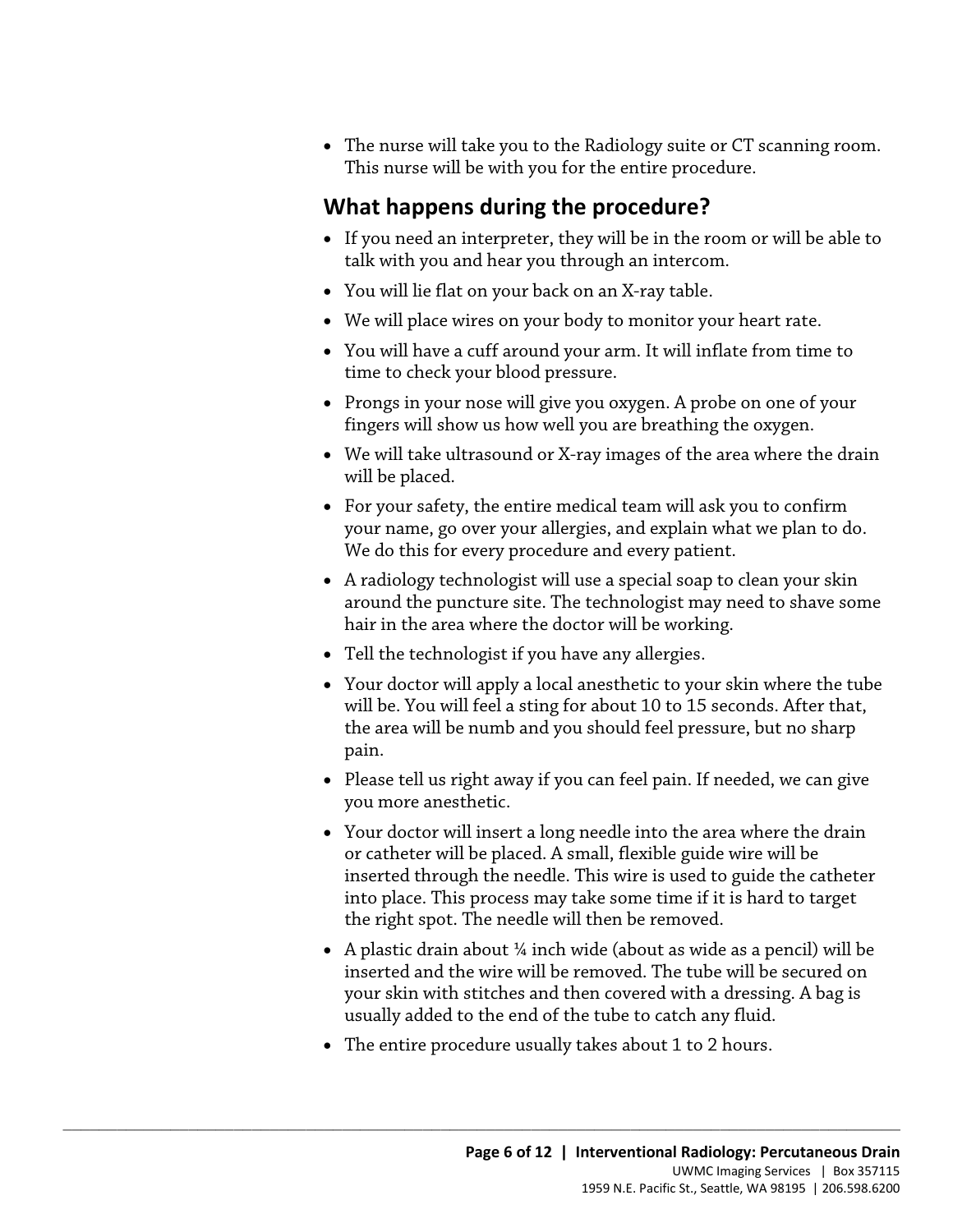# **What happens after the procedure?**

- time in the Radiology department or recovery room. If you are: • **If you had general anesthesia:** You will be watched for a short
	- moved to a room on a short-stay unit in the hospital. – Going home the same day as the procedure, you will then be
	- Staying overnight in the hospital, you will be moved to a room on an inpatient unit.
- **If you did not have general anesthesia:** You will go directly to the short-stay unit.
- Once you are settled in to your room:
	- Your family member or friend will be able to be with you.
	- For 2 to 4 hours, you will need to rest on a stretcher with your head elevated 30 to 45°.
	- You will be able to eat and drink.
- • We will make sure you can move safely before you get up to walk. A - For 2 to 4 hours, you will need to rest on a stretcher with your<br>head elevated 30 to 45°.<br>- You will be able to eat and drink.<br>• We will make sure you can move safely before you get up to walk.<br>*A* nurse or patient care nurse or patient care technician (PCT) will help you get out of bed. Most times, we will place a gait belt around your waist for extra safety.
	- You will be able to go home when:
		- You are fully awake
		- You can eat, drink, and use the restroom
		- Your nausea and pain are controlled
		- Your vital signs are stable
		- You can move around safely
		- You have a responsible driver to take you home
		- You have a responsible person to stay with you at home overnight

# **Safety and Self-care at Home**

The sedation medicine will stay in your body for several hours. It could affect your judgment. You may also be lightheaded or feel dizzy.

### **For 24 Hours**

- Do **not** drive a car.
- Do **not** use machinery or power tools.

- Do **not** drink alcohol.
- Do **not** make important decisions or sign legal documents.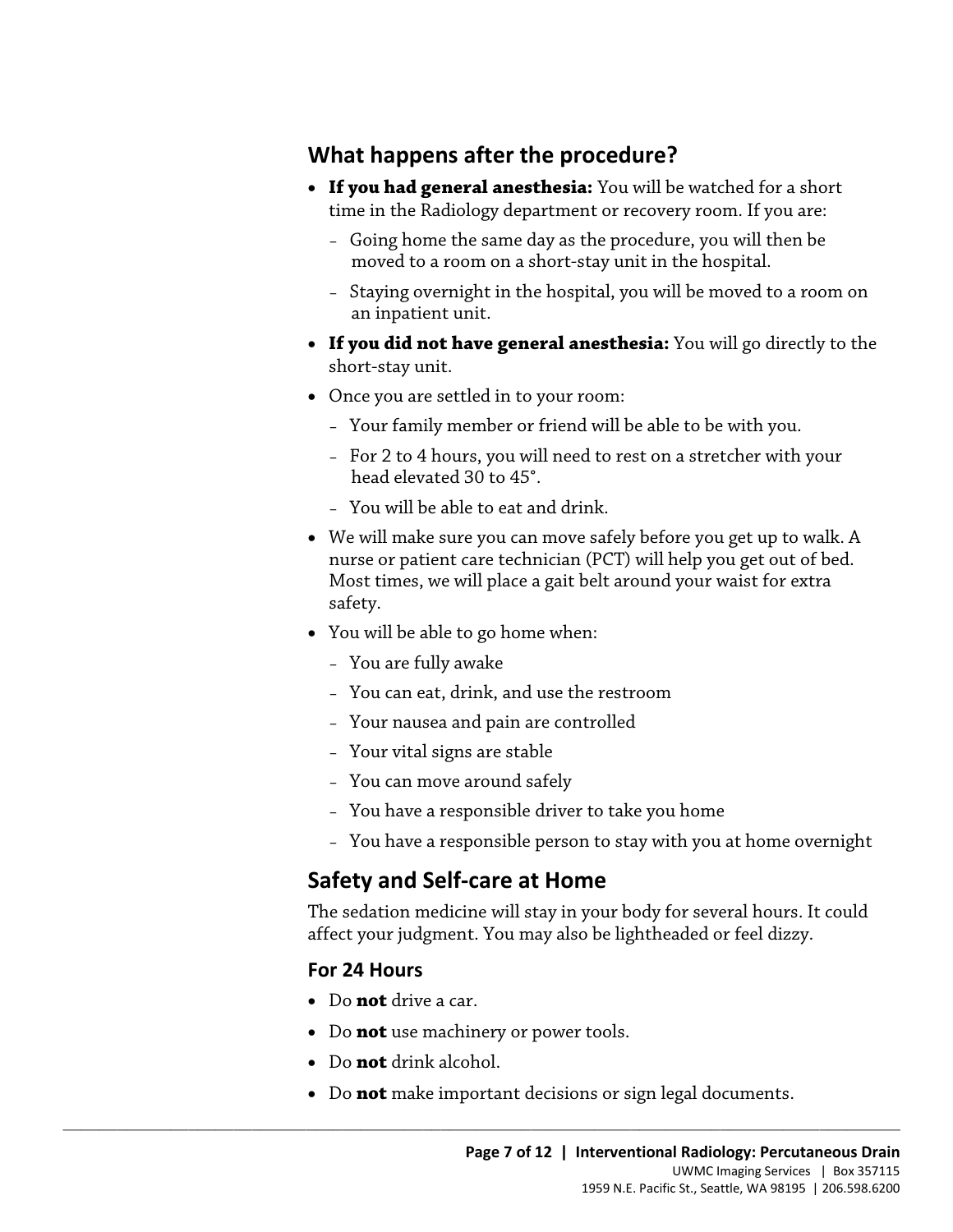- Do **not** be responsible for children, pets, or an adult who needs care.
- Do **not** take medicines such as tranquilizers or sleeping pills, unless your doctor prescribed them.
- Have a responsible adult stay with you overnight.

#### **To Help Speed Your Recovery**

- Do only light activities and get plenty of rest.
- Eat as usual. Drink lots of fluids.
- Resume taking your medicines as soon as you start to eat. Take **only** the medicines that your doctors prescribed or approved.

#### **For 48 to 72 Hours**

- Do only moderate activities. It is good to walk as soon as you can.
- Do only moderate activities. It is good to walk as soon as you can<br>• Do **not** lift anything that weighs more than 10 pounds (a gallon c<br>milk weighs almost 9 pounds).<br>• Avoid hard work and any activity that makes you brea • Do **not** lift anything that weighs more than 10 pounds (a gallon of milk weighs almost 9 pounds).
	- Avoid hard work and any activity that makes you breathe harder or makes your heart beat faster.

#### **Pain Control**

Most patients have only minor pain after having a drain placed. If your doctor says it is OK for you to have acetaminophen (Tylenol), this should ease the discomfort. If your doctor expects you to have more pain, you will receive a prescription for a stronger pain medicine.

#### **Drain Care**

 Your doctor or nurse will check your specific instructions here: You may be told to flush your drain. When and how much to flush depends on the kind of tube you have and what your doctor advises.

#### **You need to flush your drain.**

Flush forward into your body with 10 cc sterile saline:

Every \_\_\_\_ hours.

 $\Box$  Every \_\_\_\_\_ hours. Do this for:  $\Box$  24 hours  $\Box$  48 hours

Replace the cap after flushing.

#### **You do not need to flush your drain.**

 $\_$  ,  $\_$  ,  $\_$  ,  $\_$  ,  $\_$  ,  $\_$  ,  $\_$  ,  $\_$  ,  $\_$  ,  $\_$  ,  $\_$  ,  $\_$  ,  $\_$  ,  $\_$  ,  $\_$  ,  $\_$  ,  $\_$  ,  $\_$  ,  $\_$  ,  $\_$  ,  $\_$  ,  $\_$  ,  $\_$  ,  $\_$  ,  $\_$  ,  $\_$  ,  $\_$  ,  $\_$  ,  $\_$  ,  $\_$  ,  $\_$  ,  $\_$  ,  $\_$  ,  $\_$  ,  $\_$  ,  $\_$  ,  $\_$  ,

#### $\Box$  Other: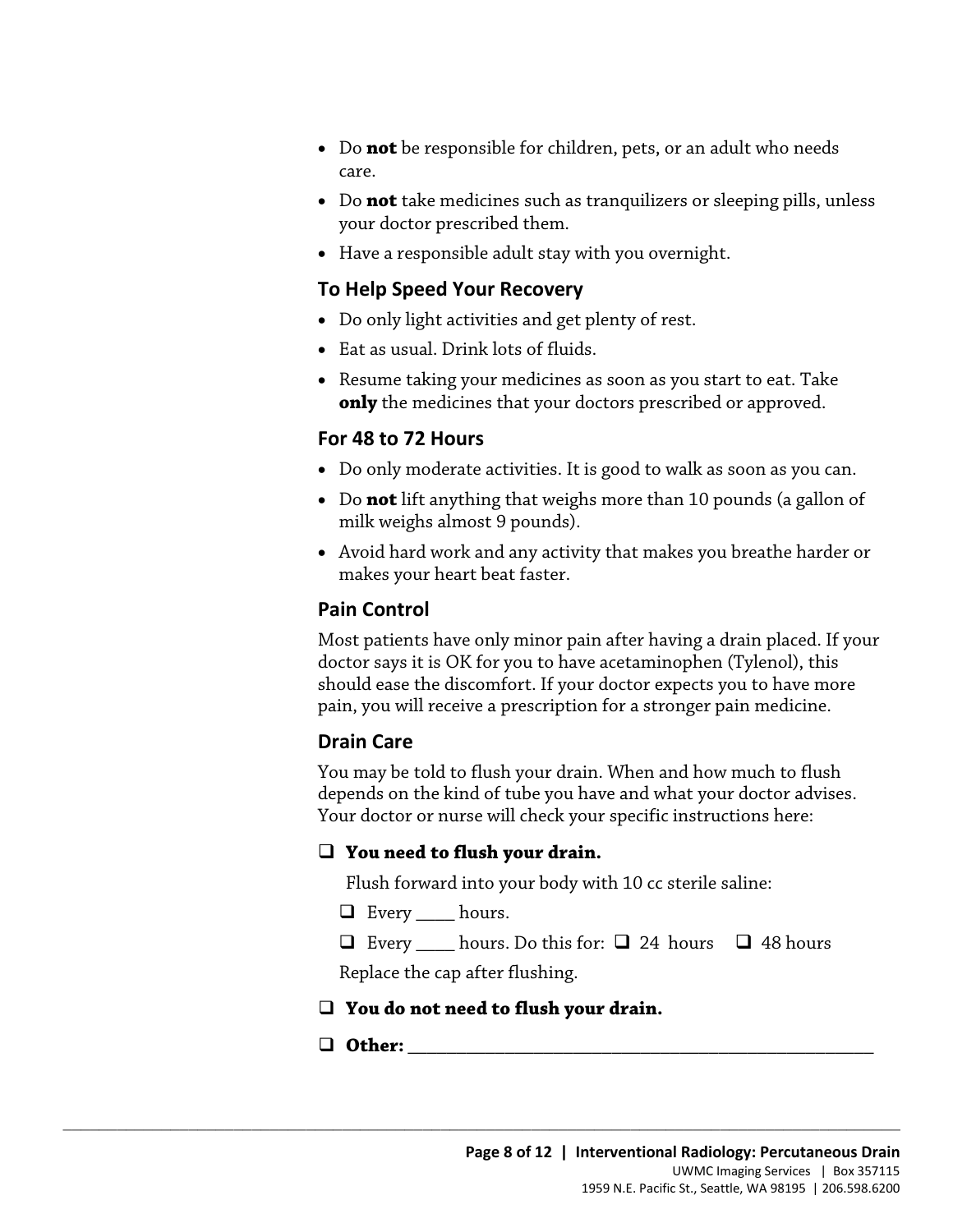#### **If You Were Told to Flush Your Drain**

- also give you a prescription to fill for extra flushes. • We will give you a starter supply of sterile saline flushes. We will
- If your drain has a 3-way *stopcock* (valve), you can flush the drain without removing the bag. See "Flushing the Drain" below.
- We may ask you to record the output of the drainage. This is important if the drain is draining a fluid collection or an abscess. Your doctor or nurse will check your specific instructions here:

#### **Record the amount of drainage output each 24 hours.**

- □ Call the Interventional Radiology nurse at 206.598.6209 when your drainage output is less than 10 cc a day for 2 days in a row.
- **If there is a sudden decrease in output,** call the Interventional Radiology nurse at 206.598.6209.

#### **You do not need to record the drainage output.**

#### **Flushing the Drain**

- □ **If there is a sudden decrease in output,** call the<br>Interventional Radiology nurse at 206.598.6209.<br>□ **You do not need to record the drainage output.**<br>Flushing the Drain<br>1. Turn the switch so it points to the drainage b 1. Turn the switch so it points to the drainage bag (*see drawing below*). The word "OFF" (which is on the longest part of the stopcock) will be closest to the drainage bag. This position allows you to inject fluid into the tube from the flush port.
	- 2. Inject the amount of fluid your doctor told you to use. Most times, this is about 10 cc.



*In this drawing, the stopcock switch points to the drainage bag. (The word "OFF" is closest to the drainage bag.) This position allows you to inject fluid into the tube from the flush port.*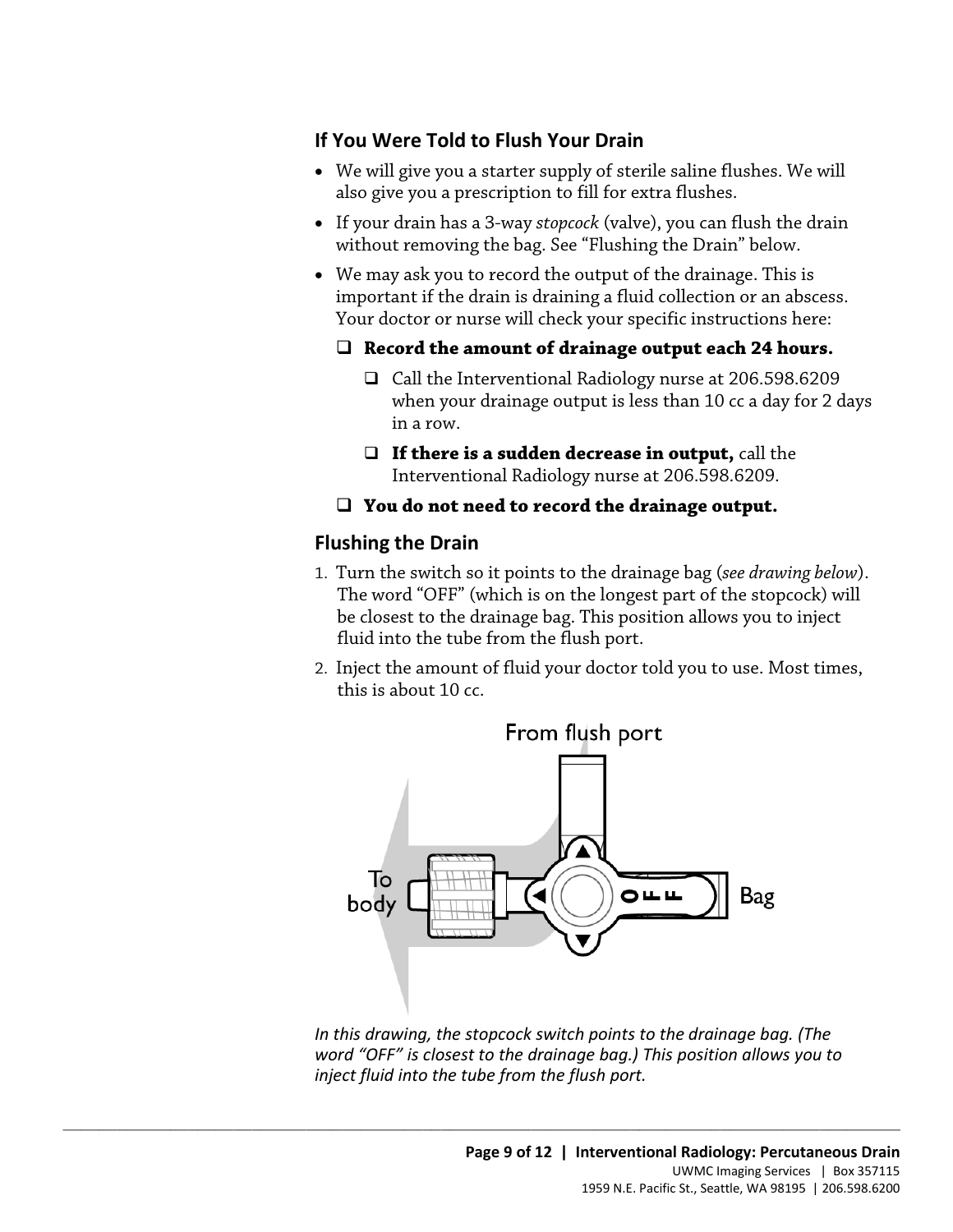- 3. Turn the switch so it points to the flush port again (*see drawing on next page*). The word "OFF" (which is on the longest part of the stopcock) will be closest to the flush port. Your drain will now drain into the bag.
- 4. If your instructions include "clamping" the tube or allowing it to drain internally, turn the switch so it is pointed at your body. This means the word "OFF" (which is on the longest part of the stopcock) is closest to your body. This position closes the channel that drains from your body. **Use this position ONLY to change or empty the bag.** This position stops your tube from draining.
- 5. Keep your dressing clean and dry.



*In this drawing, the stopcock switch points to the flush port. (The word "OFF" is not pointing to your body or the drainage bag.) This position allows your drain to drain into the bag.* 

#### **Dressing Care**

- • We will give you a 3-day supply of dressings when you leave the this. Your nurse in the clinic or post-procedure area can advise you hospital. You will need to get dressing supplies on your own after on where to get more supplies.
- Keep your tube site covered with the dressing for 24 hours. Do not get it wet.
- After 24 hours, remove the dressing and check the tube site for any reaction to the tape or clear dressing (Tegaderm). If you have redness or skin irritation, use only the gauze and tape in place of Tegaderm.
- You may shower after 24 hours, but you will need to cover your dressing with plastic wrap or Aqua Guard patches to keep the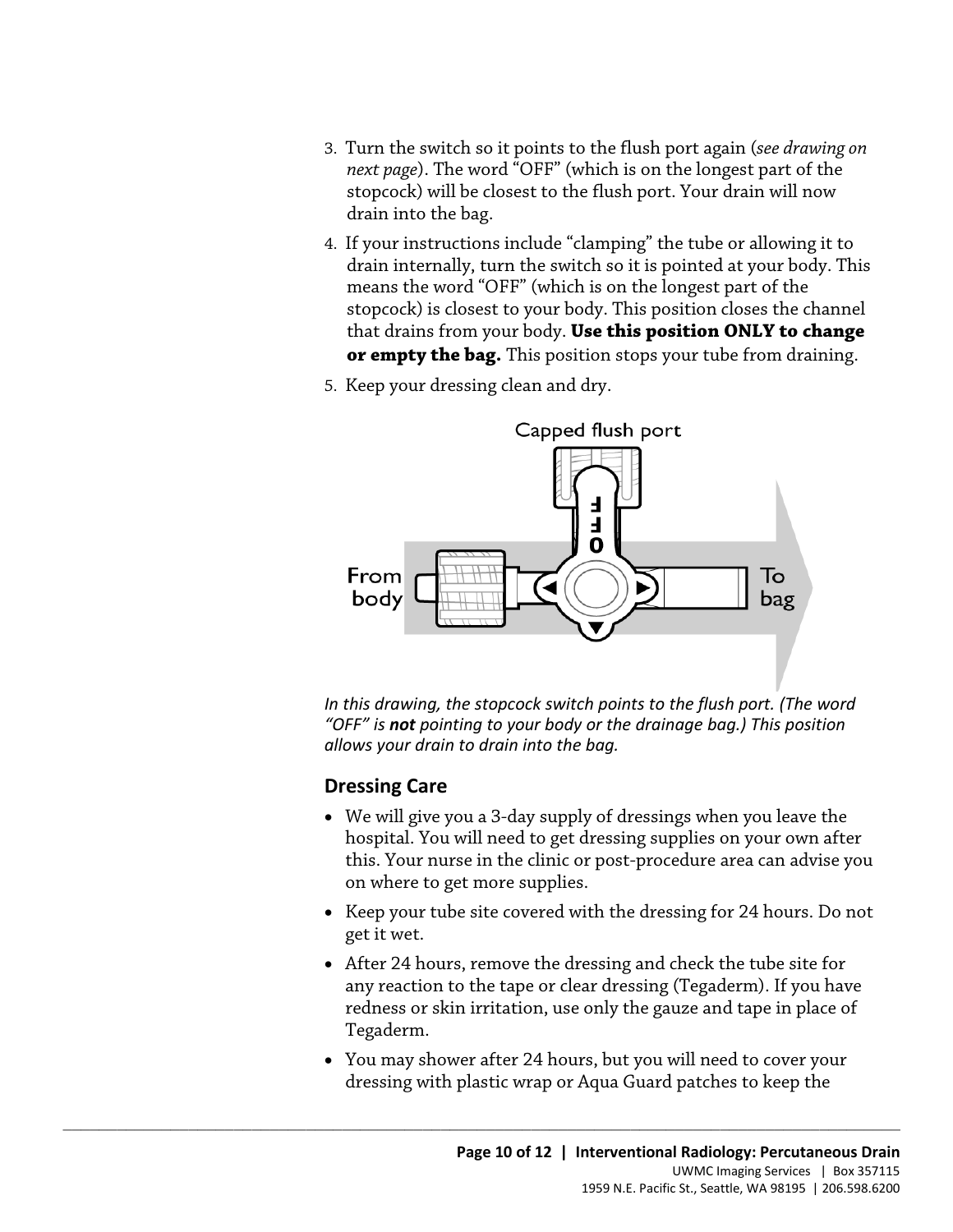dressing dry and intact. Always cover your drain tube site when showering, until your first drain change. The Interventional Radiology staff will then tell you what to do when showering.

- • Do **not** take a bath, sit in a hot tub, go swimming, or immerse your body in water while you have a drain in place.
- change it sooner if the dressing becomes loose, wet, or dirty. • You may keep the dressing on for up to 3 days, but you will need to

#### **Dressing Change**

- Cover your drain site either with the AquaGuard patches or wrap your belly with plastic wrap.
- Shower, then remove the AquaGuard or the plastic wrap.
- If the dressing is not wet or dirty, you may not need to change it, unless it has been in place for 3 days or more.
- • If the dressing is wet, or it has been in place for more than 3 days, you will need to change the dressing. See the steps below.

#### **Steps to Change the Dressing**

- If the dressing is not wet of diry, you may not need to enting it,<br>unless it has been in place for 3 days or more.<br>• If the dressing is wet, or it has been in place for more than 3 days,<br>you will need to change the dressin 1. Carefully remove the dressing. Be careful not to dislodge the tube**. Do NOT use scissors to remove the dressing.** 
	- 2. Check the site. Look for any redness or drainage around the drain.
	- 3. You may carefully clean around the drain with mild soap and water. Gently pat dry. Do **not** apply lotion, ointment, or powder.
	- 4. Place a split gauze around the drain tube. Then place a solid gauze over the top of the split gauze.
	- 5. You may cover the gauze with Tegaderm or use tape to secure the gauze to your skin.
	- 6. Keep the Grip-Lock drain tube stabilizer in place until it no longer sticks to your skin. Change it earlier if your skin under the Grip-Lock wings becomes irritated. If you do not have extra Grip-Lock stabilizers, use tape to secure the drain to your skin.

### **Bag Change**

We will place a drainage bag on your drain after your procedure. We will give you an extra bag and a prescription to buy more bags at a medical supply store.

Change the drainage bag if:

- It starts to smell
- The emptying valve at the bottom of the bag is not working